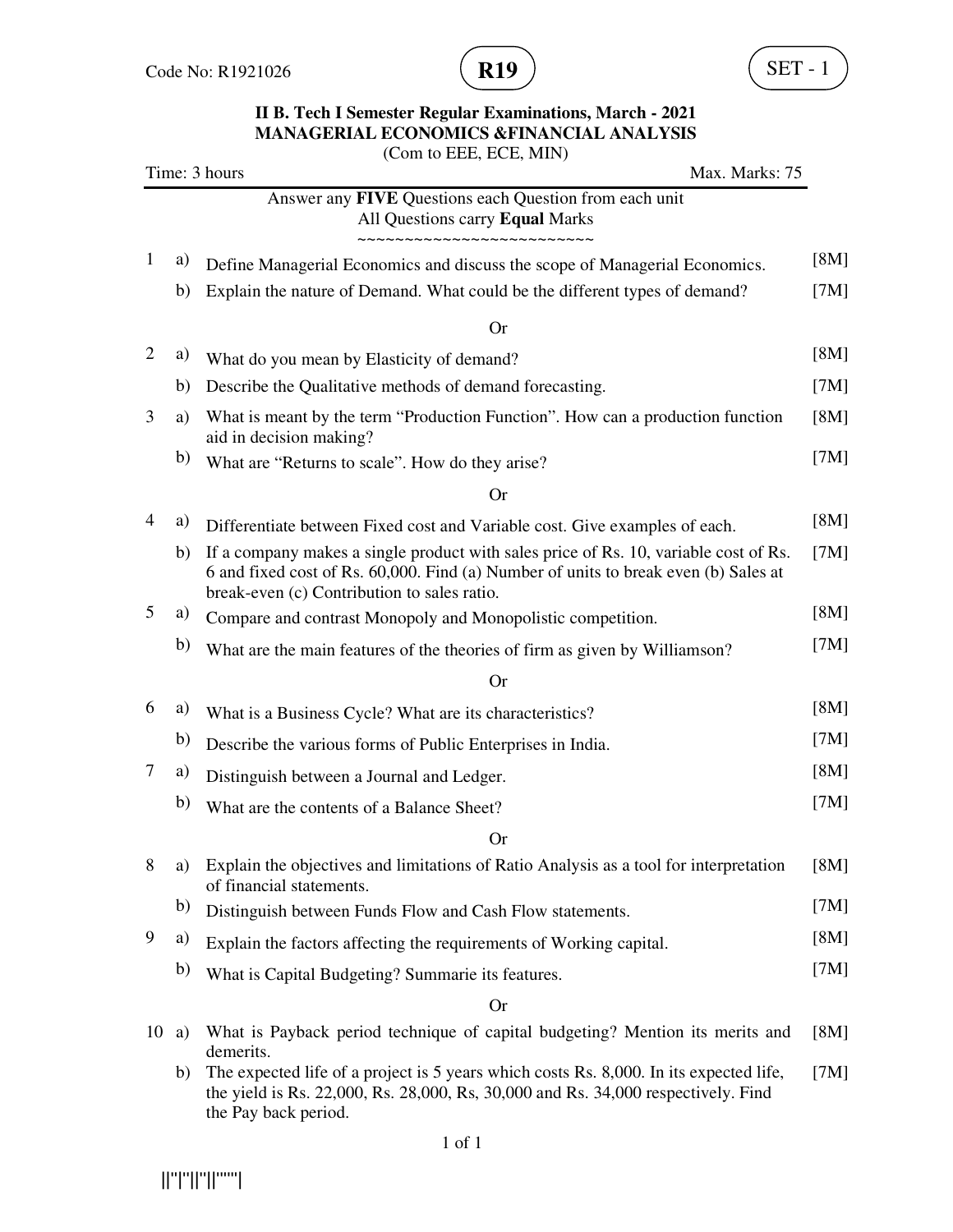

#### **II B. Tech I Semester Regular Examinations, March - 2021 MANAGERIAL ECONOMICS &FINANCIAL ANALYSIS**  (Com to EEE, ECE, MIN)

|                          |    | Time: 3 hours<br>Max. Marks: 75                                                                                                                                                                                               |      |
|--------------------------|----|-------------------------------------------------------------------------------------------------------------------------------------------------------------------------------------------------------------------------------|------|
|                          |    | Answer any FIVE Questions each Question from each unit<br>All Questions carry Equal Marks<br>~~~~~~~~~~~~~~~~~~~                                                                                                              |      |
|                          |    |                                                                                                                                                                                                                               |      |
| $\mathbf{1}$             | a) | What is the relationship of Managerial Economics with other subjects?                                                                                                                                                         | [8M] |
|                          | b) | Explain the Law of demand and the assumptions and exceptions to this law.                                                                                                                                                     | [7M] |
|                          |    | <b>Or</b>                                                                                                                                                                                                                     |      |
| $\overline{2}$           | a) | Define Elasticity of demand. Explain the types of elasticity of demand.                                                                                                                                                       | [8M] |
|                          | b) | State and explain the Law of supply.                                                                                                                                                                                          | [7M] |
| 3                        | a) | Explain briefly Cobb-Douglas production function.                                                                                                                                                                             | [8M] |
|                          | b) | What are the sources of External economies?                                                                                                                                                                                   | [7M] |
|                          |    | <b>Or</b>                                                                                                                                                                                                                     |      |
| $\overline{\mathcal{L}}$ | a) | Explain "Opportunity Cost" by giving an example.                                                                                                                                                                              | [8M] |
|                          | b) | XYZ Company has a fixed cost of Rs. 24,000; selling price per unit at Rs. 12<br>and variable cost per unit is Rs. 8. Find (a) BEP in terms of volume and value<br>and (b) the margin of safety at 18,000 units of production. | [7M] |
| 5                        | a) | What is Perfect competition? State its features.                                                                                                                                                                              | [8M] |
|                          | b) | Discuss different Internet pricing methods.                                                                                                                                                                                   | [7M] |
|                          |    | <b>Or</b>                                                                                                                                                                                                                     |      |
| 6                        | a) | Describe briefly the different phases of a Business Cycle.                                                                                                                                                                    | [8M] |
|                          | b) | What is a Joint Stock Company? List and explain its salient features.                                                                                                                                                         | [7M] |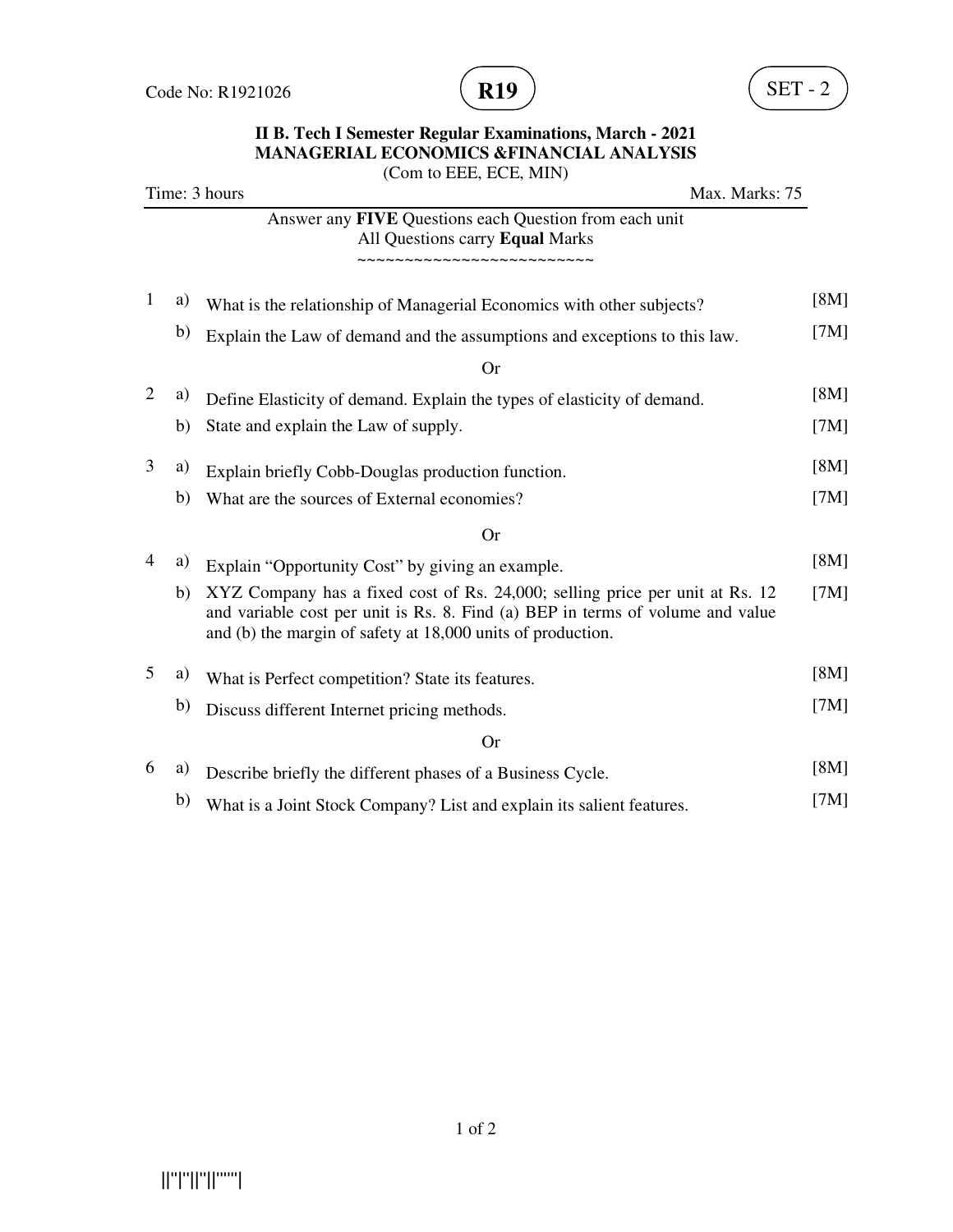#### Code No: R1921026



7 a) What do you understand by "Double Entry System' of accounting. [7M]

 b) Prepare Trading and Profit and Loss Account of M/s. Gupta and Sons for the year ending  $31<sup>st</sup>$  December, 2020 from the following information. [8M]

|    |    | <b>Particulars</b>                                                                   | (Rs.)    |      |
|----|----|--------------------------------------------------------------------------------------|----------|------|
|    |    | Stock (1-1-2020)                                                                     | 2,00,000 |      |
|    |    | Purchases                                                                            | 2,55,000 |      |
|    |    | Wages                                                                                | 1,00,000 |      |
|    |    | Carriage                                                                             | 5,000    |      |
|    |    | Purchase returns                                                                     | 13,250   |      |
|    |    | Export duty                                                                          | 9,000    |      |
|    |    | <b>Sales</b>                                                                         | 5,75,000 |      |
|    |    | Coal and Coke                                                                        | 25,000   |      |
|    |    | Sales returns                                                                        | 10,000   |      |
|    |    | Printing and Stationery                                                              | 2,250    |      |
|    |    | Stock (31-12-2020)                                                                   | 3,00,000 |      |
|    |    | Salaries                                                                             | 30,000   |      |
|    |    | <b>Rent and Taxes</b>                                                                | 12,000   |      |
|    |    | Depreciation                                                                         | 3,020    |      |
|    |    | Repairs                                                                              | 6,000    |      |
|    |    | Discount allowed                                                                     | 12,505   |      |
|    |    | Bad debts                                                                            | 9,000    |      |
|    |    | Advertisement                                                                        | 2,500    |      |
|    |    | Gas and Water                                                                        | 1,500    |      |
|    |    | Factory lighting                                                                     | 2,500    |      |
|    |    | General expenses                                                                     | 4,000    |      |
|    |    | <b>Or</b>                                                                            |          |      |
| 8  | a) | Classify financial Ratios on the basis of financial statements.                      |          | [8M] |
|    | b) | What is a Cash Flow Statement? Explain its utility.                                  |          | [7M] |
| 9  | a) | Define Fixed Capital? Explain its features.                                          |          | [8M] |
|    | b) | What do you understand by Time Value of Money?                                       |          | [7M] |
|    |    | <b>Or</b>                                                                            |          |      |
| 10 | a) | Define Capital Budgeting. Discuss the nature and importance of capital<br>budgeting. |          | [8M] |
|    | b) | Briefly explain the Traditional methods of capital budgeting.                        |          | [7M] |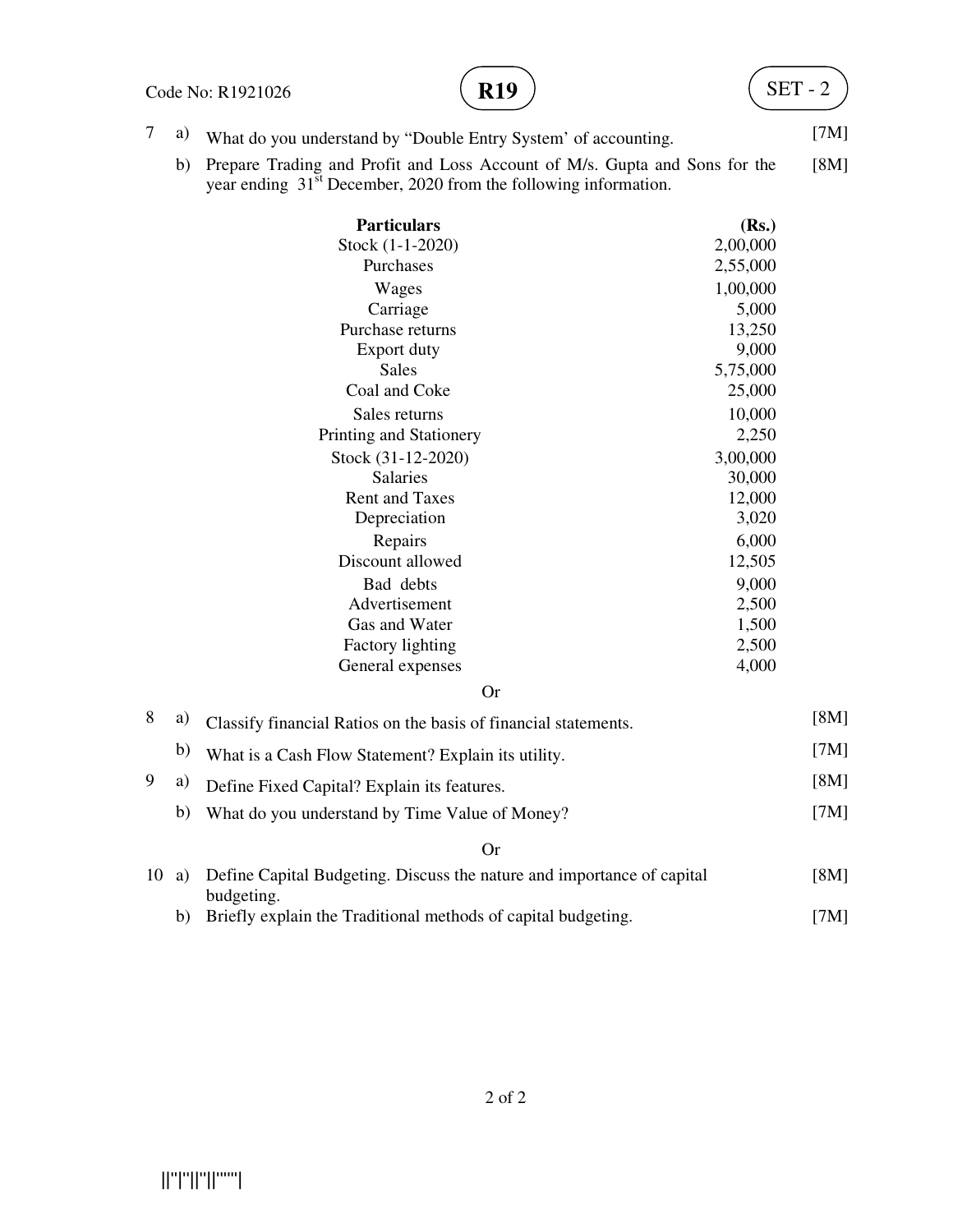

## **II B. Tech I Semester Regular Examinations, March - 2021 MANAGERIAL ECONOMICS &FINANCIAL ANALYSIS**

(Com to EEE, ECE, MIN)

|   | Time: 3 hours<br>Max. Marks: 75 |                                                                                                                               |      |
|---|---------------------------------|-------------------------------------------------------------------------------------------------------------------------------|------|
|   |                                 | Answer any <b>FIVE</b> Questions each Question from each unit<br>All Questions carry Equal Marks<br>,,,,,,,,,,,,,,,,,,,,,,    |      |
| 1 | a)                              | Managerial Economics is the discipline which deals with the application of<br>economic theory to business decisions. Discuss. | [8M] |
|   | b)                              | What are the factors influencing demand for a commodity.                                                                      | [7M] |
|   |                                 | Or                                                                                                                            |      |
| 2 | a)                              | Explain the different kinds of Elasticity of demand with suitable diagrams.                                                   | [8M] |
|   | b)                              | What are the different methods of Demand forecasting. Exampling any two of<br>them.                                           | [7M] |
| 3 | a)                              | What is Isoquant? Illustrate the types of Isoquants.                                                                          | [8M] |
|   | b)                              | Discuss the types of internal economies available to a firm.                                                                  | [7M] |
|   |                                 | <b>Or</b>                                                                                                                     |      |
| 4 | a)                              | Distinguish between Implicit cost and Explicit cost.                                                                          | [8M] |
|   | b)                              | Illustrate Break-even analysis with help of Break-even chart.                                                                 | [7M] |
| 5 | a)                              | What do you understand by Monopolistic competition? How is price determined<br>under it.                                      | [8M] |
|   | b)                              | State the conditions in which Skimming pricing strategy can be followed.                                                      | [7M] |
|   |                                 | <b>Or</b>                                                                                                                     |      |
| 6 | a)                              | Explain the characteristics of the different phases of a Business Cycle.                                                      | [8M] |
|   | b)                              | Outline the features, merits and demerits of Partnership form of business<br>organisation.                                    | [7M] |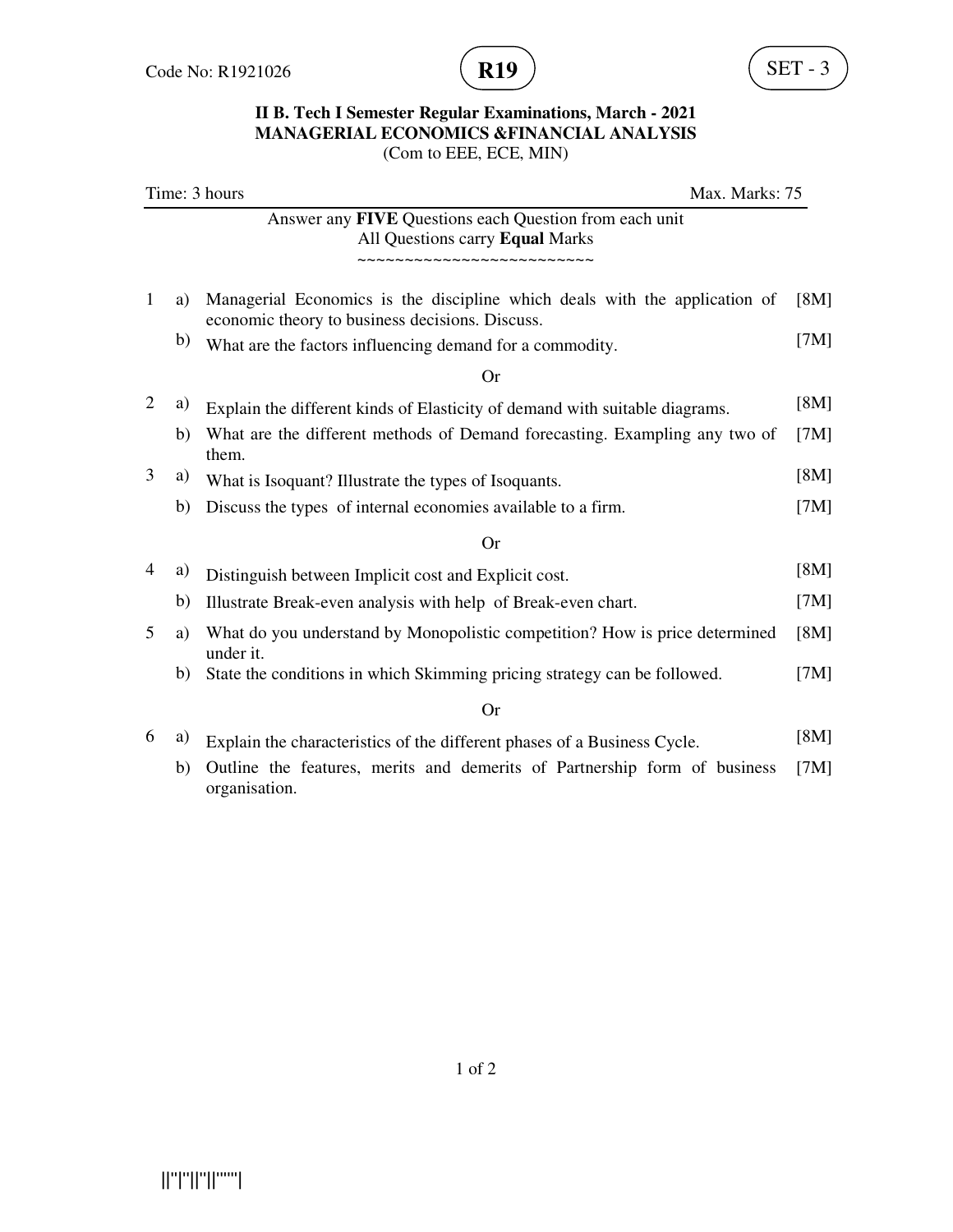7 Prepare final accounts for Priyank for the year ended 31<sup>st</sup> March, 2020 from the following information. [15M]

| <b>Particulars</b>      | Debit balance<br>(Rs.) | <b>Credit balance</b><br>(Rs.) |
|-------------------------|------------------------|--------------------------------|
| Cash in hand            | 4,500                  |                                |
| Purchases               | 10,500                 |                                |
| Sales                   |                        | 15,000                         |
| Returns                 | 2,000                  | 500                            |
| Opening stock           | 5,000                  |                                |
| Carriage inwards        | 1,000                  |                                |
| Bed debts               | 1,000                  |                                |
| Rent                    | 4,000                  | 4,000                          |
| Commission              | 1,000                  | 2,000                          |
| Discount                | 2,000                  | 1,500                          |
| Machinery               | 10,000                 |                                |
| <b>Debtors</b>          | 9,000                  |                                |
| Interest                | 1,000                  | 3,000                          |
| Creditors               |                        | 1,000                          |
| Capital                 |                        | 23,000                         |
| Provision for bad debts |                        | 1,000                          |
| <b>Total</b>            | 51,000                 | 51,000                         |

#### **Adjustments:**

- 1. Closing stock is Rs. 15,000
- 2. Depreciate machinery at 10%
- 3. Further Bad debts are Rs. 1,000
- 4. Make a provision for Bad Debts at 10% on debtors.

#### Or

| 8  | a) | Liquidity ratios help in identifying the danger signals of the firm in advance.                               | [8M]         |  |
|----|----|---------------------------------------------------------------------------------------------------------------|--------------|--|
| 9  | b) | Explain.<br>What is a Funds Flow Statement? What are the steps in the preparation of Funds<br>Flow Statement? | [7M]<br>[8M] |  |
|    | a) | Explain the meaning of Capital. What is its importance for business enterprises.                              |              |  |
|    | b) | Describe the factors determining the working capital.                                                         | [7 $M$ ]     |  |
|    |    | Or)                                                                                                           |              |  |
| 10 | a) | Explain the importance of Capital budgeting in financial decisions.                                           | [8M]         |  |

# b) Illustrate Net Present Value technique of capital budgeting. [7M]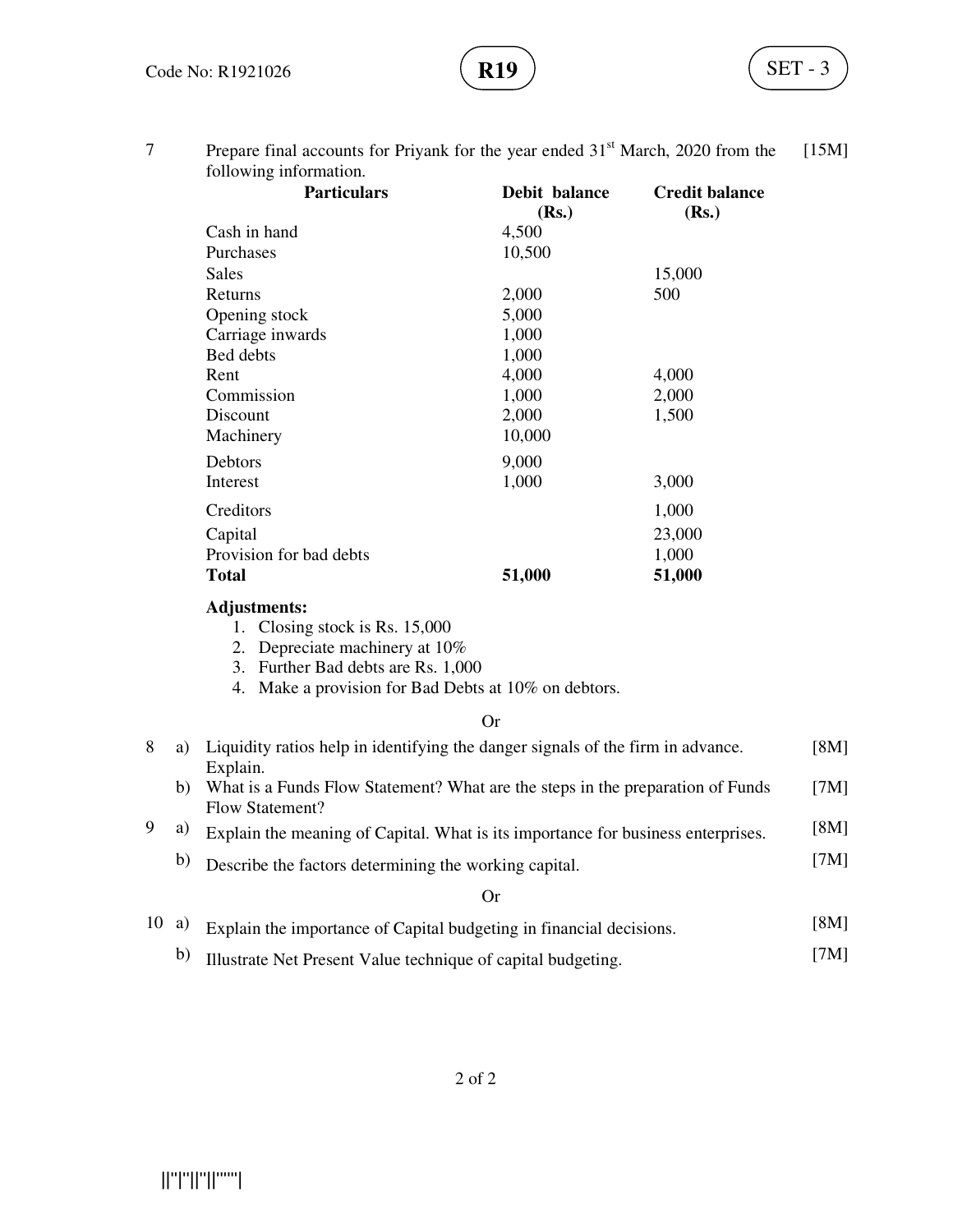

#### **II B. Tech I Semester Regular Examinations, March - 2021 MANAGERIAL ECONOMICS &FINANCIAL ANALYSIS**  (Com to EEE, ECE, MIN)

|                      | Time: 3 hours                                                                                                      | Max. Marks: 75 |      |
|----------------------|--------------------------------------------------------------------------------------------------------------------|----------------|------|
|                      | Answer any FIVE Questions each Question from each unit<br>All Questions carry Equal Marks                          |                |      |
|                      | ~~~~~~~~~~~~~~~~~~~                                                                                                |                |      |
| $\mathbf{1}$<br>a)   | Managerial Economics consists of the use of economic modes of thought to<br>analyze business saturations. Explain. |                | [8M] |
| b)                   | Explain the Law of demand with the help of demand curve and demand<br>schedule.                                    |                | [7M] |
|                      | <b>Or</b>                                                                                                          |                |      |
| $\overline{2}$<br>a) | Distinguish between Price-elasticity, Income-elasticity and Cross-elasticity.                                      |                | [8M] |
| b)                   | What is the importance of Demand forecasting? How is the forecast made?                                            |                | [7M] |
| 3<br>a)              | Appreciate the managerial uses of Production function.                                                             |                | [8M] |
| b)                   | Illustrate the Law of Variable proportions.                                                                        |                | [7M] |
|                      | <b>Or</b>                                                                                                          |                |      |
| 4<br>a)              | Explain any four Cost concepts.                                                                                    |                | [8M] |
| b)                   | What is Cost-Volume-Profit analysis? What are its uses and limitations?                                            |                | [7M] |
| 5<br>a)              | Define Monopoly. How is price determined under Monopoly?                                                           |                | [8M] |
| b)                   | Explain Average cost pricing and Limit pricing.                                                                    |                | [7M] |
|                      | <b>Or</b>                                                                                                          |                |      |
| 6<br>a)              | Illustrate the phases of a Business Cycle with the help of a diagram.                                              |                | [8M] |
| b)                   | Evaluate Sole Trader form of business organisation.                                                                |                | [7M] |

1 of 2